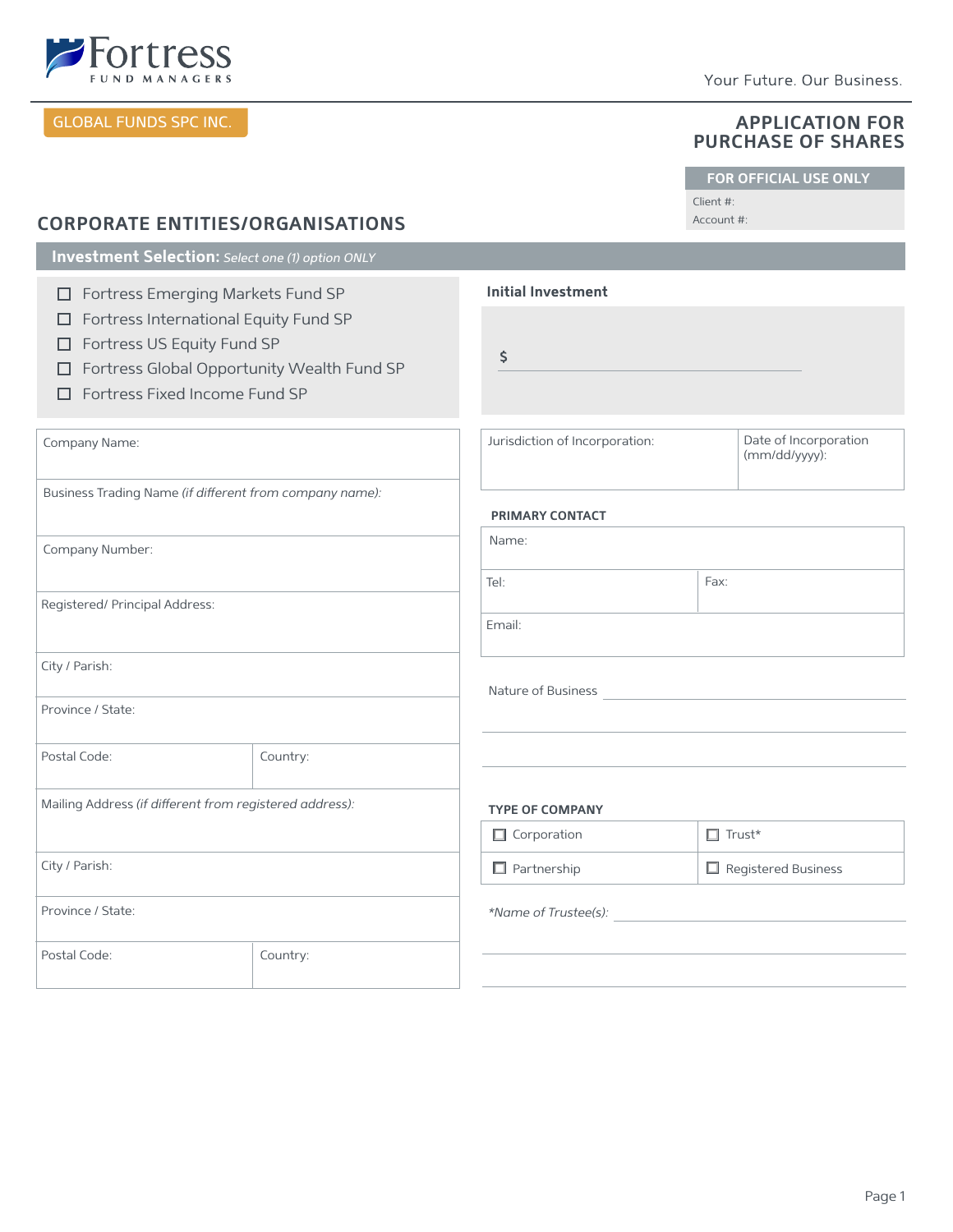

#### **REQUIRED DOCUMENTS**

## **FOR OFFICIAL USE ONLY**

Client #: Account #:

 *Please provide documentation in accordance with your organizational type (corporation, registered business etc.).*

#### **1. Corporations**

|                                             | YES | NΟ | N/A |
|---------------------------------------------|-----|----|-----|
| a. Certificate of incorporation/continuance |     |    |     |
| b. Articles of incorporation                |     |    |     |
| c. Notice of address                        |     |    |     |
| d. Notice of directors                      |     |    |     |
| e. Signed by-laws                           |     |    |     |
| Share register (if private)                 |     |    |     |

#### **2. Partnerships (unincorporated)**

|                                    | NC | N/A |
|------------------------------------|----|-----|
| a. Formal partnership agreement    |    |     |
| Resolution authorising partnership |    |     |

### **3. Registered Business**

|                                         | <b>NO</b> | N/A |
|-----------------------------------------|-----------|-----|
| a. Certificate of registration          |           |     |
| b. Copy of application for registration |           |     |

#### **4. Trusts**

|                                       | NΩ | N/A |
|---------------------------------------|----|-----|
| a. Trust deed (or extraction thereof) |    |     |
| Trust deed agreement                  |    |     |

*Anti-money laundering legislation requires that we ask:*

If Yes, please provide details: have a **relative** or **close connection** who is a current or former senior government, political or military official? □ Yes □ No Are any of the directors/signatories a current or former senior government, political or military official, or do any of them

Purpose of account: \_\_\_\_\_\_\_\_\_\_\_\_ **Source of Funds** *(initial investment)*: **Source of Wealth** *(funds that will continue the account)*: **Account Activity** Expected transaction frequency and level of activity*:* One o Monthly Quarterly Annually  $\uparrow$   $\uparrow$   $\uparrow$   $\uparrow$   $\uparrow$   $\uparrow$   $\uparrow$   $\uparrow$   $\uparrow$   $\uparrow$   $\uparrow$ 

Would you like online access to the account?

□ Yes □ No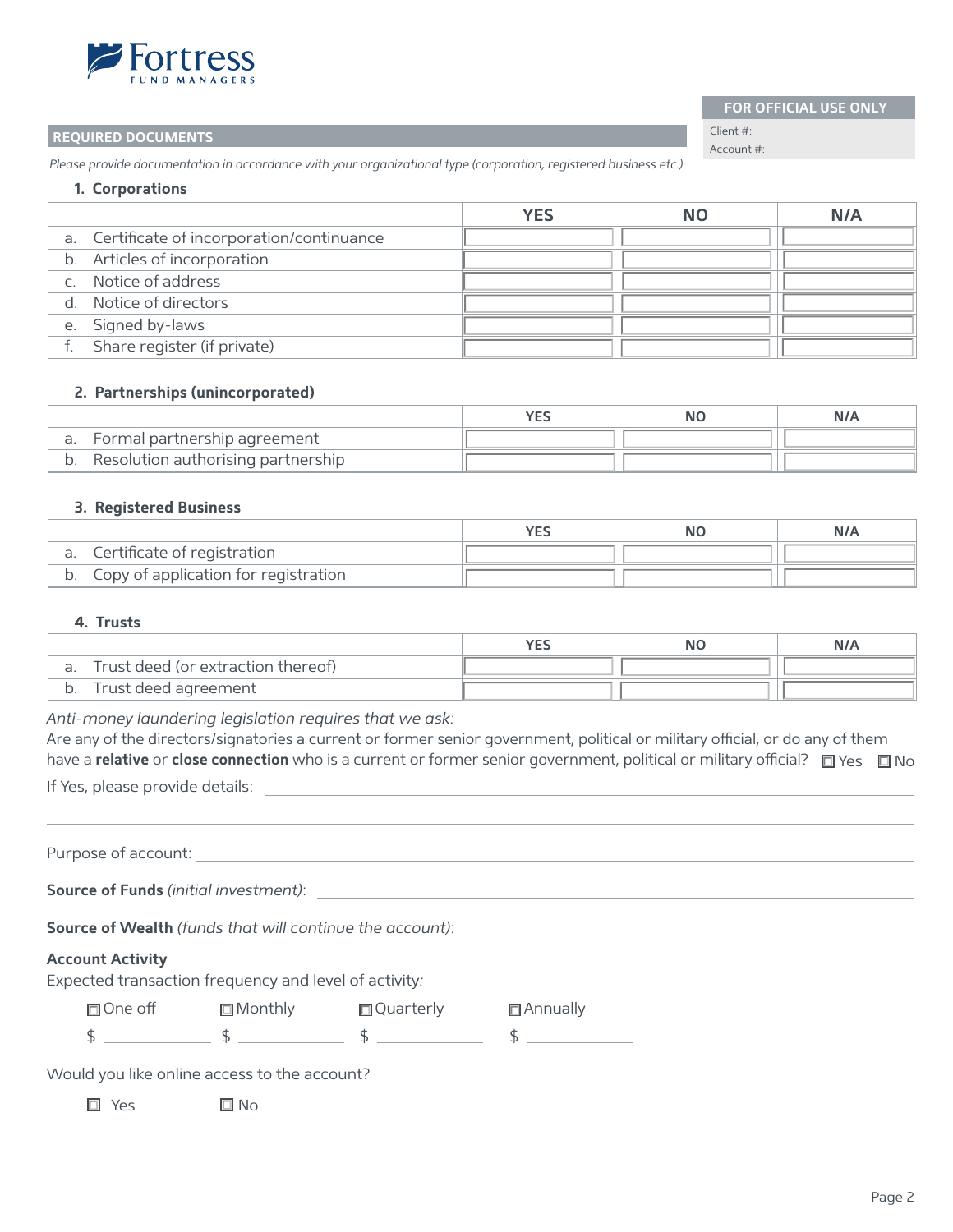

### **DIRECTORS AND OFFICERS DUE DILIGENCE**

All information provided for each Director and Officer must be supported by certified copies *of two forms of valid government issued I.D. and a recent proof of address.*

#### **DIRECTORS/TRUSTEES**

| Full Name | Address | Occupation |              | Signatory Specimen Signature* |
|-----------|---------|------------|--------------|-------------------------------|
|           |         |            | $\Box$ Yes   |                               |
|           |         |            | $\Box$<br>No |                               |
|           |         |            | $\Box$ Yes   |                               |
|           |         |            | п<br>No      |                               |
|           |         |            | П<br>Yes     |                               |
|           |         |            | No<br>□      |                               |
|           |         |            | $\Box$ Yes   |                               |
|           |         |            | $\Box$<br>No |                               |
|           |         |            | $\Box$ Yes   |                               |
|           |         |            | $\Box$<br>No |                               |
|           |         |            | $\Box$ Yes   |                               |
|           |         |            | $\Box$<br>No |                               |
|           |         |            | $\Box$ Yes   |                               |
|           |         |            | $\Box$<br>No |                               |
|           |         |            | $\Box$ Yes   |                               |
|           |         |            | $\Box$<br>No |                               |

### **OFFICERS**

| Full Name                     | Address                       | Occupation                                | Signatory                      | Specimen Signature*                                                |
|-------------------------------|-------------------------------|-------------------------------------------|--------------------------------|--------------------------------------------------------------------|
|                               |                               |                                           | Yes<br>П                       |                                                                    |
|                               |                               |                                           | No<br>- 1                      |                                                                    |
|                               |                               |                                           | Yes<br>П                       |                                                                    |
|                               |                               |                                           | No<br>- 1                      |                                                                    |
|                               |                               |                                           | Yes<br>┓                       |                                                                    |
|                               |                               |                                           | No<br>×.                       |                                                                    |
|                               |                               |                                           | Yes<br>┓                       |                                                                    |
|                               |                               |                                           | No<br>- 1                      |                                                                    |
|                               |                               |                                           | Yes<br>П                       |                                                                    |
|                               |                               |                                           | <b>No</b><br>- 1               |                                                                    |
|                               |                               |                                           | Yes<br>- 1                     |                                                                    |
|                               |                               |                                           | П<br>No                        |                                                                    |
|                               |                               |                                           | П<br>Yes                       |                                                                    |
|                               |                               |                                           | ⊣<br><b>No</b>                 |                                                                    |
|                               |                               |                                           | П<br>Yes                       |                                                                    |
|                               |                               |                                           | $\overline{\phantom{a}}$<br>No |                                                                    |
| We hereby certify that the    |                               | signatures appearing above are authentic. |                                |                                                                    |
|                               | (insert number of signatures) |                                           |                                |                                                                    |
| We hereby inform you that any |                               |                                           |                                | of the above signatories can provide instructions on this account. |
|                               | (insert number of signatures) |                                           |                                |                                                                    |

Dated this day of 20 .

*\*Only signatories need to provide a specimen signature.*

# **FOR OFFICIAL USE ONLY**

Client #: Account #: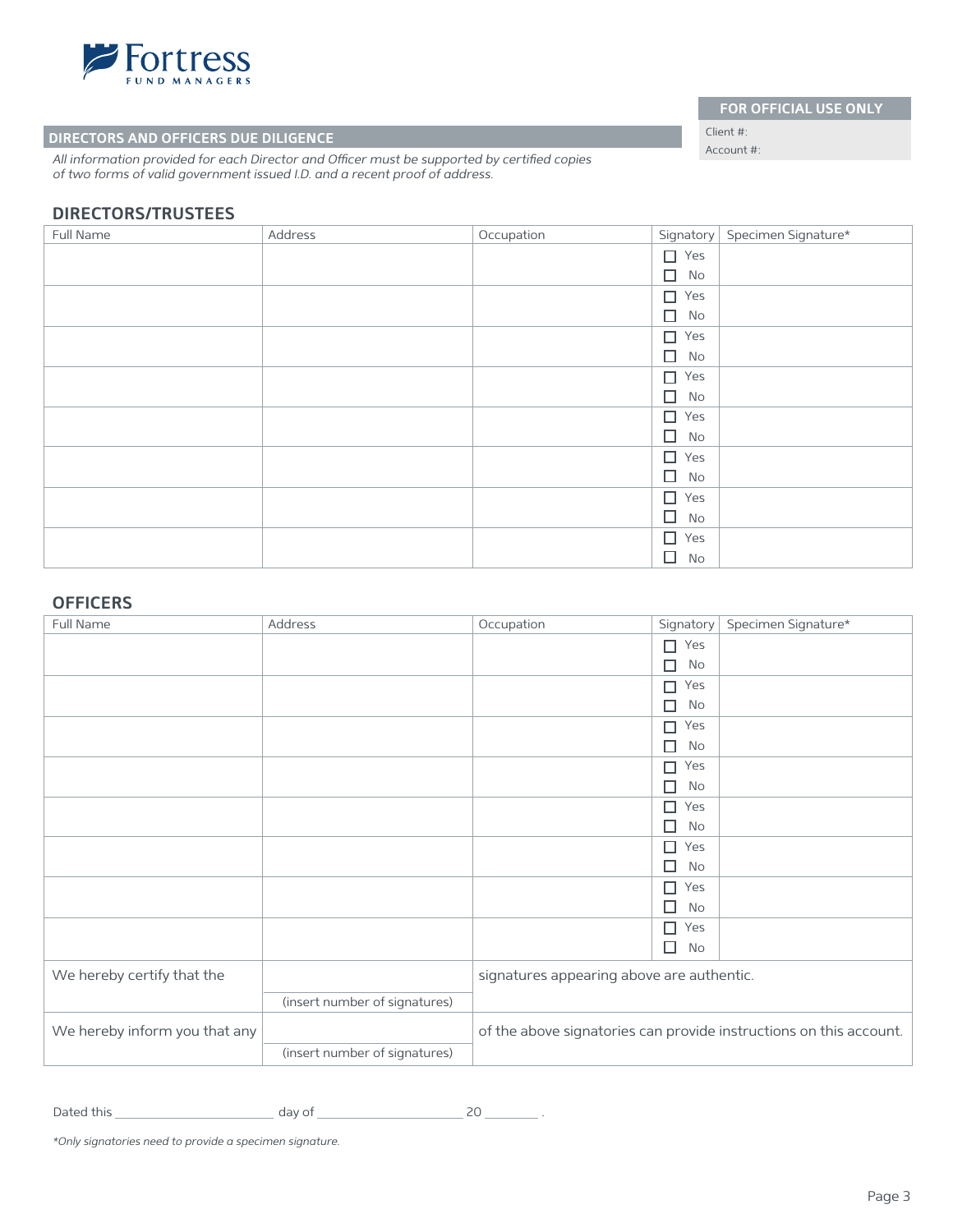

#### **DECLARATION OF SHAREHOLDER & BENEFICIAL OWNERS (IF PRIVATE)**

#### **FOR OFFICIAL USE ONLY**

Client #: Account #:

Name of Company: \_\_\_\_\_\_\_\_\_\_\_\_\_

As at the <u>and a second control and a second control and a second control and a second control and a second control and a second control and a second control and control and control and control and control and control and </u>

I hereby certify that the persons listed below are shareholders of the Company as of the date hereof:

|    | Shareholder & Beneficial Owners* | 20% or more of Shares |
|----|----------------------------------|-----------------------|
|    |                                  |                       |
| 2. |                                  |                       |
| 3. |                                  |                       |
| 4. |                                  |                       |
| 5. |                                  |                       |
| 6. |                                  |                       |

*\*All information provided for each Shareholder and Beneficial Owner must be supported by certified copies of two forms of valid government issued I.D. and a recent proof of address.*

#### **TERMS & CONDITIONS**

I/We confirm:

- 1. That I/we have read the Offering Memorandum and Supplements, and am/are aware of the nature of the investment opportunity and the related risks;
- 2. That I/we am/are aware that the objective of the Fortress Global Funds SPC (the "Fund(s)") has an emphasis on generating capital appreciation, rather than on interest income or dividends;
- That I/we am/are aware that there is an assumption of an average amount of market risk and volatility or loss of principal to achieve higher returns and;
- 4. That I/we understand, that the value of shares in the Fund(s) are not guaranteed, nor are they insured by any authority, as the value of the shares can go down as well as up, and there is no guarantee of the achievement of the objectives of the Fund(s).
- 5. That for amounts invested that are equal to and exceed USD \$5,000 or its equivalent, a Declaration of Source of Funds form must be completed before subscriptions are accepted. Completion of a Declaration of Source of Funds form may be requested at the discretion of the Fund for amounts below USD \$5,000.
- 6. That the information in this application is true, complete and accurate. That all transactions to the above-described account are and will be

beneficially owned by the account holder(s).

8. That I/we agree to advise the recipient promptly and provide an

 updated self-certification form within 30 days where any change in circumstances occurs that could affect the operation of the Account including changes to the account holders' full and correct name, nationality, immigration or residency status, or any other change which causes any of the information contained in this form to be inaccurate or incomplete

- 9. That the recipient, may obtain independent verification of information provided in the application.
- 10. That where legally obliged to do so, I/we hereby consent to the recipient sharing this information with the relevant tax information authorities.
- 11. I/We understand that investment in the Fund(s) is on a private basis and only appropriate for those whose investment experience is such that they are capable, in conjunction with their advisers, of evaluating the risks of these investments, have no need for the investment to be liquid and can afford the loss of the whole investment.
- 12. I/We are responsible for compliance with all laws and regulations affecting the purchase of these Funds and I/we declare that the Shares are not being acquired or held beneficially by or for a US person or other non-qualified person as described in the Offering Memorandum and applicable Supplements.
- 13. I/We understand and agree that the Offering Memorandum does not constitute an offer or solicitation to anyone in any jurisdiction in which such offer or solicitation is not authorised or to any person to whom it is unlawful to make such offer or solicitation

| <b>We</b>                                               |                                                                                     |  |  |
|---------------------------------------------------------|-------------------------------------------------------------------------------------|--|--|
| Please print name:                                      |                                                                                     |  |  |
|                                                         | certify that the company                                                            |  |  |
| Company name:                                           |                                                                                     |  |  |
|                                                         | or its beneficial owners are / are not U.S. citizens or residents for tax purposes. |  |  |
| Signatory:<br>(please print)                            |                                                                                     |  |  |
| Authorised Signature:<br>(please affix<br>company seal) |                                                                                     |  |  |
| <b>DATA PROTECTION</b>                                  |                                                                                     |  |  |

*Please (1) enter company name and (2) sign below:* 

All personal & corporate data acquired by Fortress Global Funds Limited SPC from (1)

shall only be used for the purposes of this Agreement and shall not be further processed or disclosed without the consent of (2) except where disclosure is mandatory based on the laws of Barbados.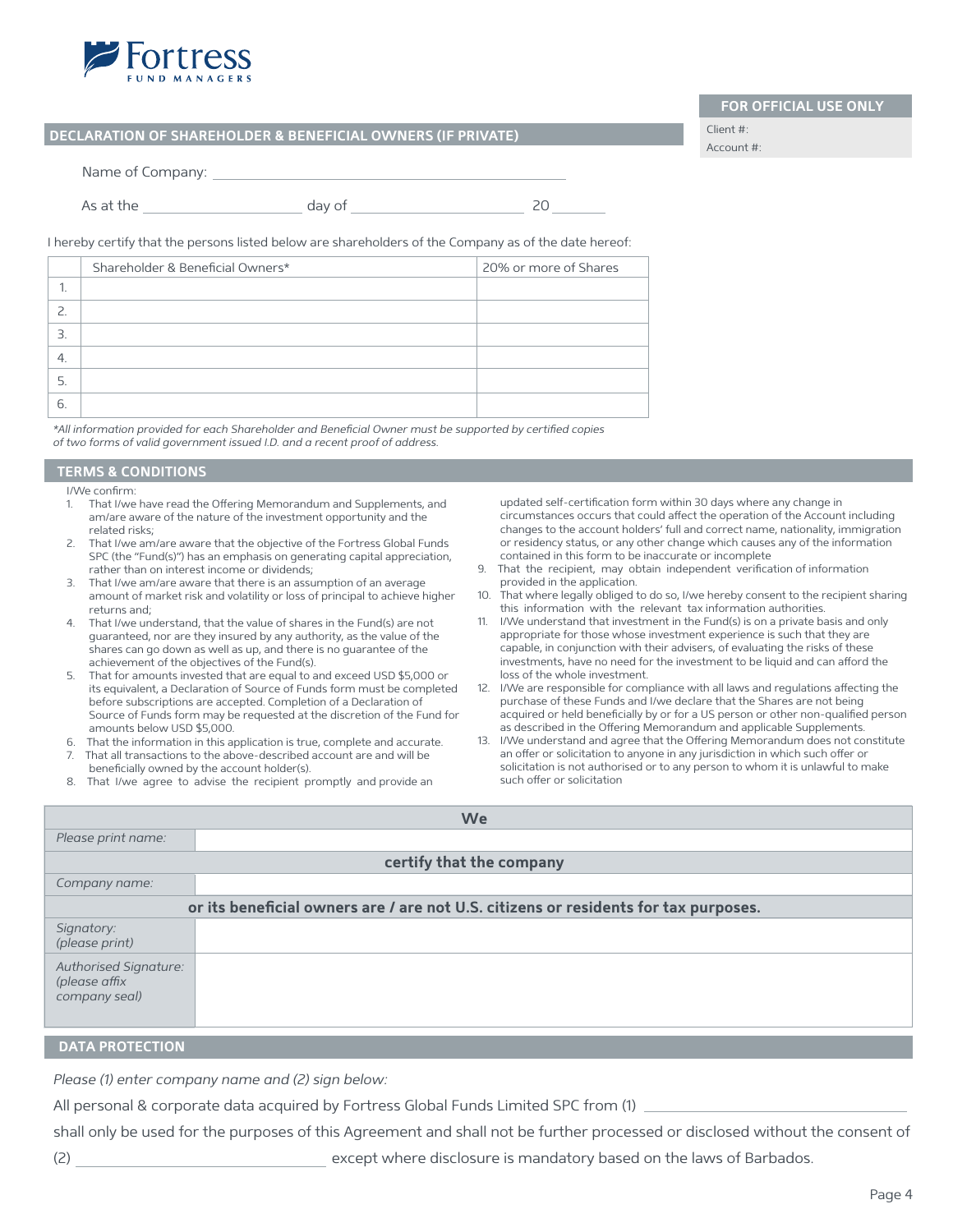

### **FOR OFFICIAL USE ONLY**

| Client #:  |  |
|------------|--|
| Account #: |  |

|  | <b>INSTRUCTIONS - AUTHORITY AND INDEMNITY</b> |
|--|-----------------------------------------------|
|  |                                               |
|  |                                               |

| Tick All That Apply: | $\Box$ VERBAL | $\Box$ FAX | $\Box$ EMAIL |
|----------------------|---------------|------------|--------------|

To: Fortress Global Funds Ltd SPC

It would be convenient and in my/our interest if I/we could at any time and from time to time send verbal instructions/facsimile transmissions/instructions by means of electronic mail to Fortress Global Funds Ltd SPC ("the funds") in relation to any and all my/our existing accounts, facilities and other agreements with Fortress Global Funds Ltd SPC and any accounts, facilities and other arrangements which I/we may now or in the future have with the funds.

In consideration of the funds agreeing to accept verbal instructions/facsimile transmissions/instructions by means of electronic mail from me/us as aforesaid, I/we agree:

- 1. That the funds may act on any verbal instructions/facsimile transmissions/instructions by means of electronic mail given by me/us from time to time, and I/we voluntarily and with full knowledge take and assume any and all risks associated therewith;
- 2. That once verbal instructions/facsimile transmissions/instructions by means of electronic mail have been given to the funds purportedly by the person (or by any of the persons, if more than one) specified below, the funds shall have no obligation to check or verify the authenticity or accuracy of such verbal instructions/ facsimile transmissions/instructions by means of electronic mail purporting to have been sent by me/us and may act thereon as if same had been duly given by me/us;
- 3. That in acting on verbal instructions/facsimile transmissions/instructions by means of electronic mail the funds shall be deemed to have acted properly and to have fully performed all obligations owed to me/us, notwithstanding that such verbal instructions/facsimile transmissions/instructions by means of electronic mail may have been initiated, sent or otherwise communicated in error or fraudulently, and I/we shall be bound by any verbal instructions/facsimile transmissions/instructions by means of electronic mail on which the funds may act if the funds has in good faith acted in the belief that such verbal instructions/facsimile transmissions/instructions by means of electronic mail were given by me/us;
- 4. That the funds may, in its absolute discretion, decline to act or in accordance with the whole or any part of a verbal instruction/facsimile transmission/instruction by means of electronic mail pending further enquiry to or further confirmation (whether written or otherwise) by me/us, so however that the funds shall not be under any obligation to so decline in any case, and the funds shall in no event or circumstance be liable in any respect for not so declining; and
- 5. To release the funds from and indemnify the funds against all claims, losses, damages, costs and expenses howsoever arising in consequence of, or in any way related to, the funds having acted in accordance with the whole or any part of any verbal instruction/facsimile transmissions/instructions by means of electronic mail or having exercised (or failed to exercise) the discretion upon the funds in Clause 4 above.

 Name: Title: Email: Name: Title: Email: Name: Title: Email: Name: Title: Email: Name: Title: Email:

For email indemnity, please list all authorised persons and e-mail addresses below:

Please note that correspondence originating only from the above email addresses will be acknowledged.

| Dated this                         | day of | 20 |                      |
|------------------------------------|--------|----|----------------------|
| Name of Company:                   |        |    |                      |
| Name of Authorised Person(s):      |        |    | (Affix Company Seal) |
| Signature of Authorised Person(s): |        |    |                      |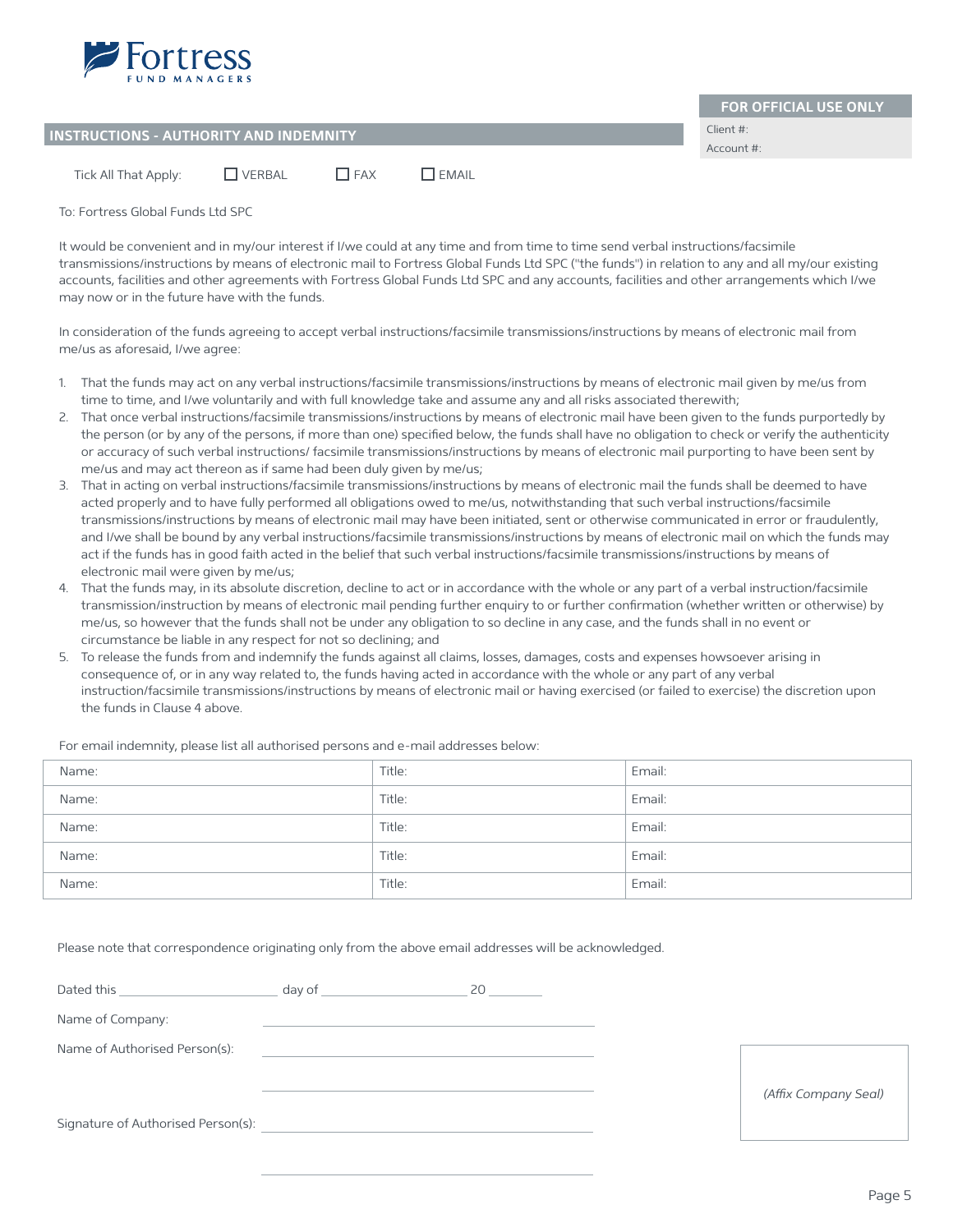

| FOR OFFICIAL USE ONLY                                                                                          |                             |                                                                                                                                                 |                           |
|----------------------------------------------------------------------------------------------------------------|-----------------------------|-------------------------------------------------------------------------------------------------------------------------------------------------|---------------------------|
| Verification of:<br>Existing Account $\Box$ YES $\Box$ NO                                                      |                             | $link$ $\Box$ YES $\Box$ NO                                                                                                                     |                           |
| <b>Directors, Officers &amp; Beneficial Owners:</b><br>Valid government issued I.D.<br>Recent proof of address |                             | Source of funds (for investments of US \$5,000 or more)<br>ப<br>Risk rating completed<br>г<br>Required documents provided (on pages 1 & 2)<br>П |                           |
| Checked & Approved by Compliance Officer:                                                                      | Agent Name (if applicable): | Received by:                                                                                                                                    | Date Received (mm/dd/yy): |
| <b>Additional Comments:</b>                                                                                    |                             |                                                                                                                                                 |                           |



Fortress Fund Managers Ltd., Radley Court, Upper Collymore Rock, St. Michael, BB14004, Barbados T: (246) 431-2198 F: (246) 431-0514 • invest@fortressfund.com • www.fortressfund.com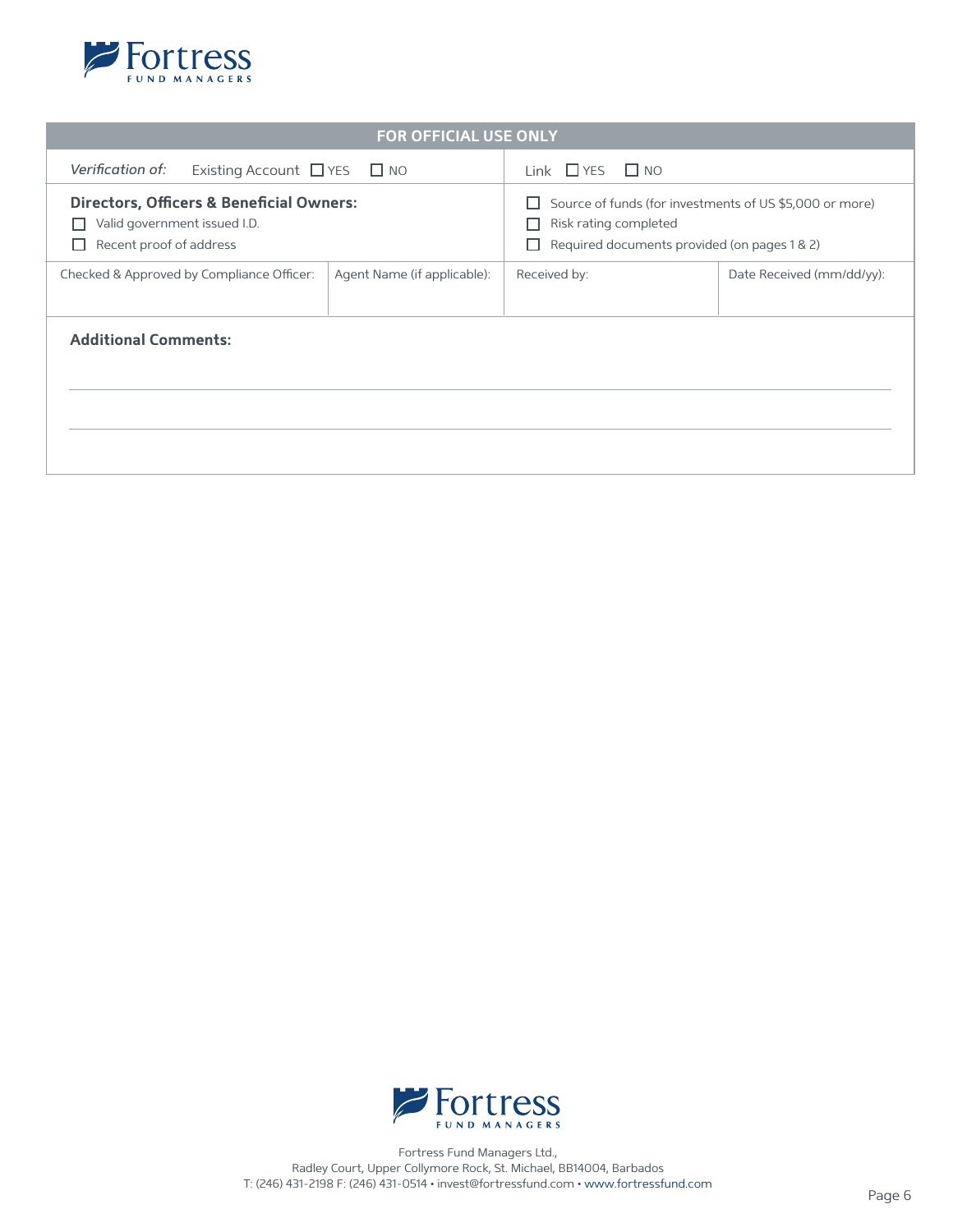

# **DECLARATION OF SOURCE OF FUNDS**

Anti-Money Laundering regulations require that we collect the information contained in the form below for **each investment** over US\$5,000. Please include with all subscriptions, initial and subsequent.

|                     |          | Official use: Account # |      |
|---------------------|----------|-------------------------|------|
| Name of Entity:     | Address: |                         |      |
|                     |          |                         |      |
|                     |          |                         |      |
| Nature of Business: | Tel:     |                         | Fax: |
|                     |          |                         |      |
|                     | Email:   |                         |      |
|                     |          |                         |      |

Please complete this section:

|        | <b>NAME OF FUND (TICK <math>\checkmark</math> which applies)</b> | <b>CURRENCY</b> | <b>AMOUNT</b> |
|--------|------------------------------------------------------------------|-----------------|---------------|
|        | $\Box$ Fortress Emerging Markets Fund SP                         |                 |               |
|        | $\Box$ Fortress International Equity Fund SP                     |                 |               |
|        | $\Box$ Fortress US Equity Fund SP                                |                 |               |
| $\Box$ | Fortress Global Opportunity Wealth Fund SP                       |                 |               |
|        | $\Box$ Fortress Fixed Income Fund SP                             |                 |               |

I declare that the source of this currency is:  $\equiv$ 

# **ANTI-MONEY LAUNDERING LEGISLATION REQUIRES THAT THE SOURCE OF FUNDS BE VERIFIED BEFORE SUBSCRIPTIONS ARE ACCEPTED.**

| Print Name:           | Print Name:           |
|-----------------------|-----------------------|
| Authorised Signature: | Authorised Signature: |
| Date (mm/dd/yyyy):    | Date (mm/dd/yyyy):    |

| <b>FOR OFFICIAL USE ONLY</b>  |                            |  |
|-------------------------------|----------------------------|--|
| Application Received By:      | Date Checked (mm/dd/yyyy): |  |
| Compliance Officer Signature: | Date Checked (mm/dd/yyyy): |  |